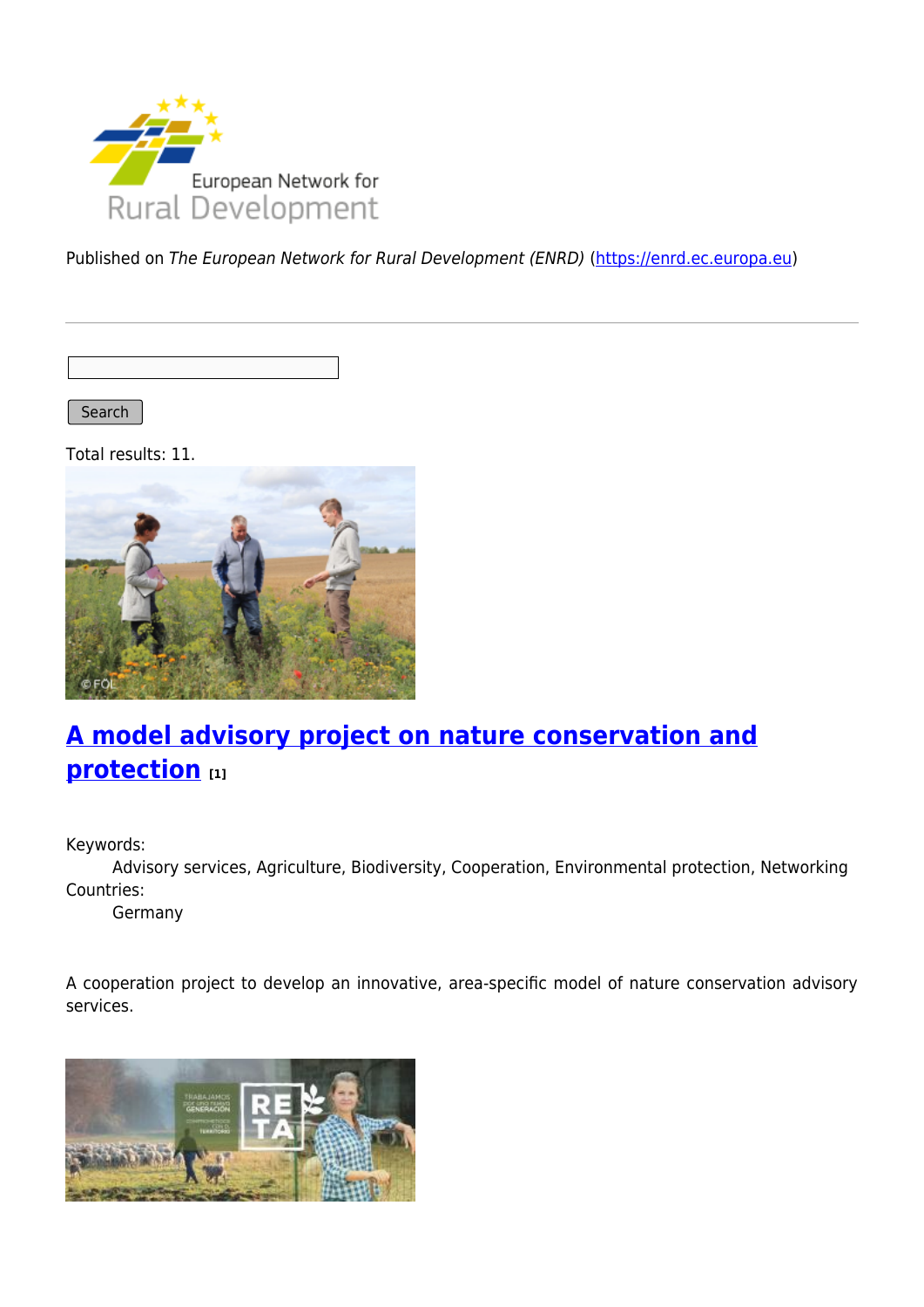## **[RETA - Network of Farm Incubators](https://enrd.ec.europa.eu/projects-practice/reta-network-farm-incubators_en) [2]**

Keywords:

Agriculture, Cooperation, Innovation, Young farmers Countries:

**Spain** 

A European Innovation Partnership (EIP) operational group established a network of farm incubators in Spain to support young farmers who do not have previous family connections or a background in farming.



## **[Green Future Munter - Germany](https://enrd.ec.europa.eu/projects-practice/green-future-munter-germany_en) [3]**

Keywords:

Agriculture, Biodiversity, Cooperation, Innovation, Rural Inspiration Awards: nominees Countries:

Germany

MUNTER integrates objectives for water, soil and flood protection with broader objectives such as climate protection, biodiversity and animal welfare.



**[Farmers measure water – Netherlands](https://enrd.ec.europa.eu/projects-practice/farmers-measure-water-netherlands_en) [4]**

Keywords: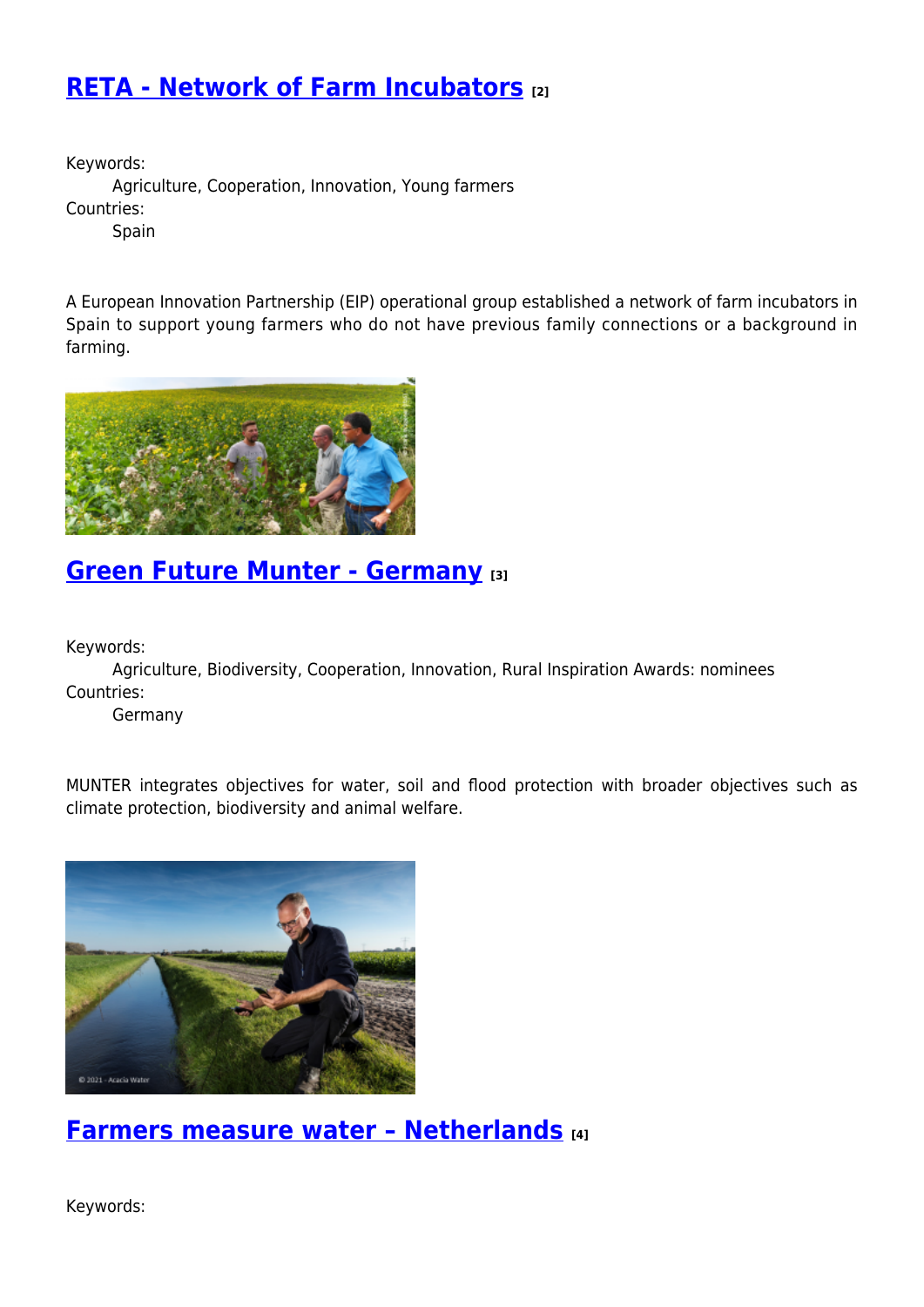Agriculture, Cooperation, Digitisation, Rural Inspiration Awards: nominees, Water management Countries:

The Netherlands

This project combined state-of-the-art sensoring techniques and models with a participatory monitoring process with farmers and water authorities to create a common understanding of the main local challenges and possible solutions to enhance water quality. In addition, the process empowered individual farmers to become equal partners with water authorities as they gained knowledge and access to data. Problems with water management differ between regions, but the process of jointly collecting, learning from and acting on data can be applied across regions.



## **[MAVAS - Biosensor development for the detection of](https://enrd.ec.europa.eu/projects-practice/mavas-biosensor-development-detection-mastitis_en) [mastitis](https://enrd.ec.europa.eu/projects-practice/mavas-biosensor-development-detection-mastitis_en) [5]**

Keywords:

Animal husbandry, Animal welfare, Cooperation, Innovation Countries:

Estonia

An EIP-AGRI Operational Group is developing a biosensor that will quickly identify mastitis infections in dairy cows and thus improve the efficiency of the sector.



## **[TARK LAUT - Smart cattle housing](https://enrd.ec.europa.eu/projects-practice/tark-laut-smart-cattle-housing_en) [6]**

Keywords:

Animal husbandry, Competitiveness, Cooperation, Energy efficiency, Entrepreneurship,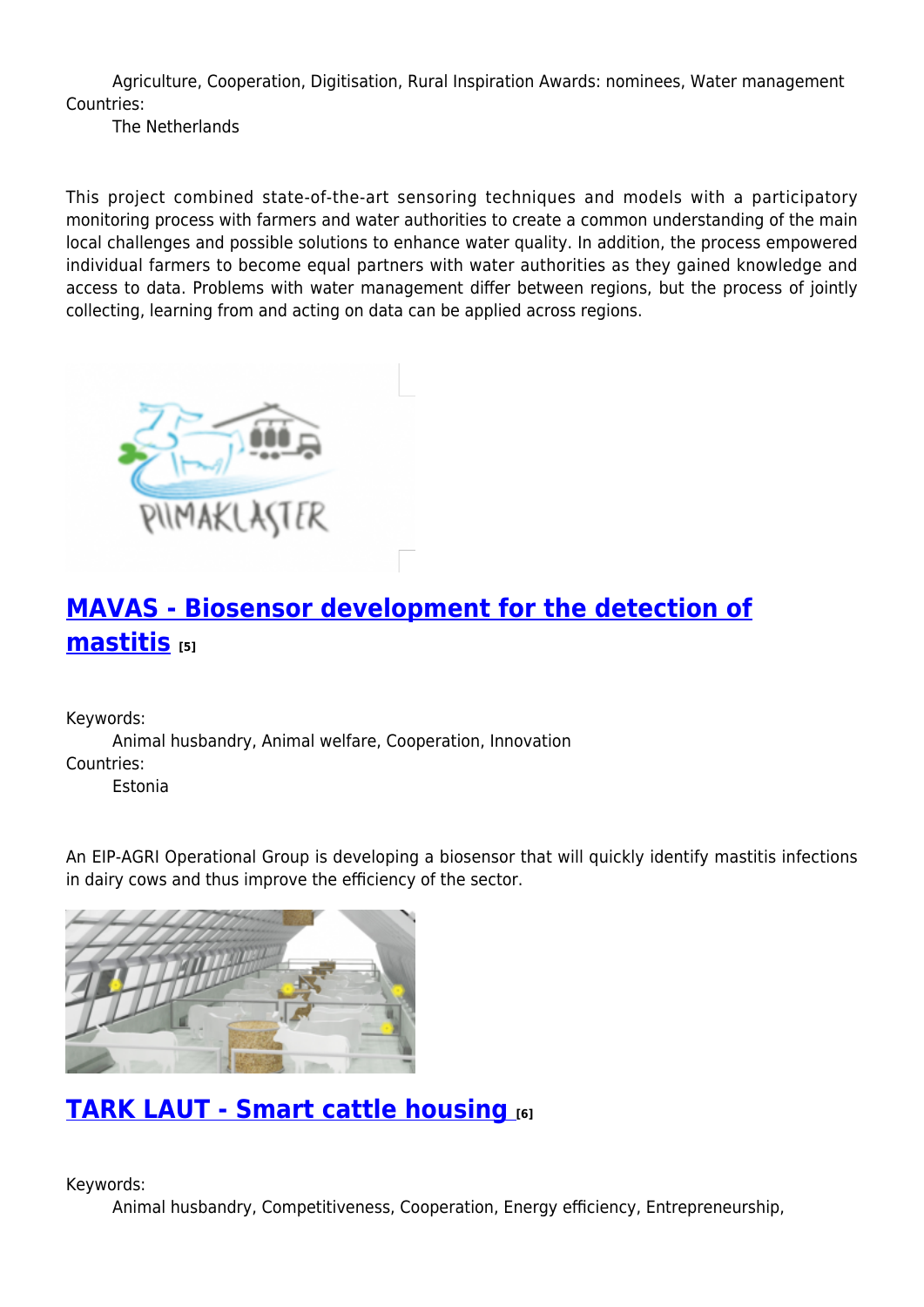Innovation, Renewable energy Countries: Estonia

A cooperative venture to develop a new generation energy efficient, thermo-regulated, shed for cattle housing.



## **[The Water Holding project of Walcheren](https://enrd.ec.europa.eu/projects-practice/water-holding-project-walcheren_en) [7]**

Keywords:

Agriculture, Climate change adaptation, Competitiveness, Cooperation, Innovation, Irrigation, Natural resources, Water management

Countries:

The Netherlands

Setting up collaborative water system measures and a governance approach to increase selfsufficiency of freshwater availability for agriculture.



## **[Feed Back Farm - using insects for adding value to organic](https://enrd.ec.europa.eu/projects-practice/feed-back-farm-using-insects-adding-value-organic-waste-streams_en) [waste streams](https://enrd.ec.europa.eu/projects-practice/feed-back-farm-using-insects-adding-value-organic-waste-streams_en) [8]**

Keywords:

Agriculture, Bioeconomy, Competitiveness, Cooperation, Environmental sustainability, Innovation Countries: The Netherlands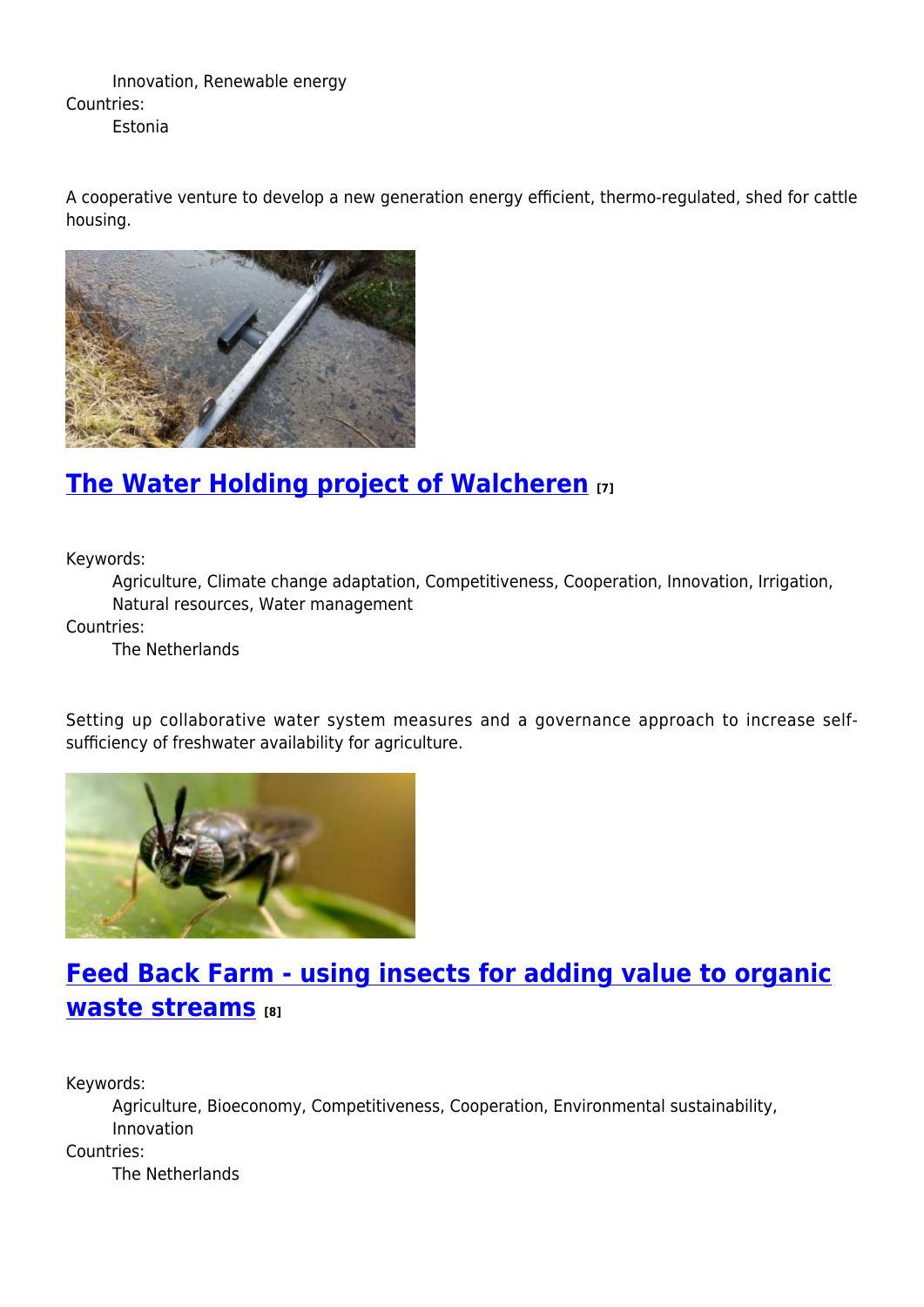An EIP-AGRI Operational Group project on the use of insects for adding value to organic residues from agriculture.



#### **[Brickz - Natural Soil Improver](https://enrd.ec.europa.eu/projects-practice/brickz-natural-soil-improver_en) [9]**

Keywords:

Agriculture, Bioeconomy, Competitiveness, Cooperation, Entrepreneurship, Innovation, Rural Inspiration Awards: nominees

Countries:

The Netherlands

Using biomass residues to produce a fertiliser, which is then used to grow trees, and will, over time, improve soil quality, has led to significant financial savings for nature conservation organisations and tree nurseries.



## **[GO SETOS - Multifunctional borders for sustainable](https://enrd.ec.europa.eu/projects-practice/go-setos-multifunctional-borders-sustainable-landscape-and-agriculture_en) [landscape and agriculture](https://enrd.ec.europa.eu/projects-practice/go-setos-multifunctional-borders-sustainable-landscape-and-agriculture_en) [10]**

Keywords:

Agriculture, Biodiversity, Climate change adaptation, Cooperation, Environmental protection, Innovation, Rural Inspiration Awards: nominees, Soil management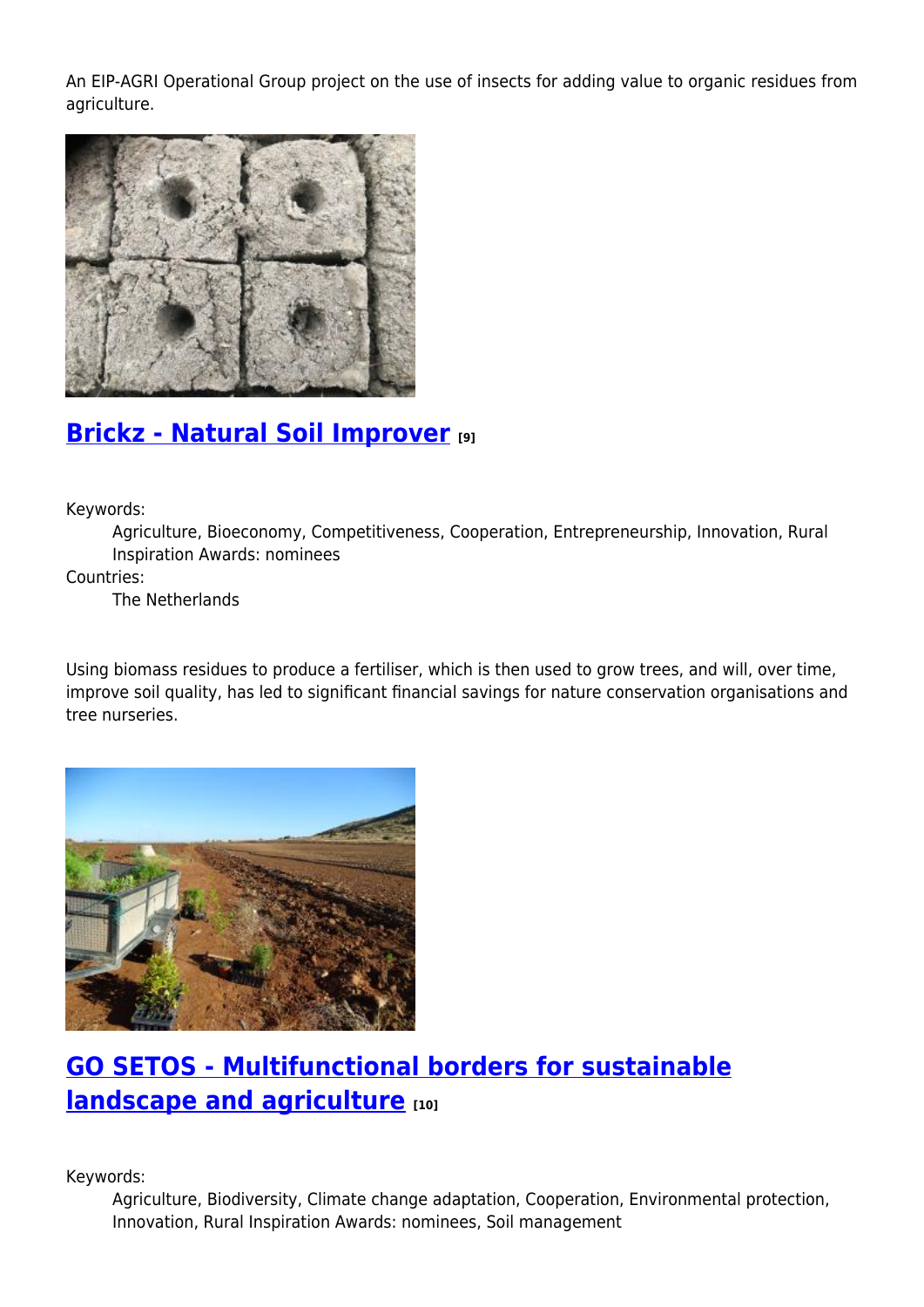#### Countries:

An EIP-AGRI Operational Group working together to increase the implementation of multifunctional hedgerows that offer environmental benefits as well as climate mitigation and adaptation.

#### **Pages**

**1** [2](https://enrd.ec.europa.eu/projects-practice/_en?page=1&project_keywords_filter=19753&%3Bamp%3Bproject_country=All&%3Bamp%3Bfield_enrd_prj_measure_tid=All&%3Bamp%3Bfield_enrd_prj_focus_area_tid=All&%3Bamp%3Bf%5B0%5D=im_field_enrd_prj_focus_area%3A17123&%3Bf%5B0%5D=im_field_enrd_prj_keywords%3A20472&f%5B0%5D=im_field_enrd_prj_keywords%3A19744&f%5B1%5D=im_field_enrd_prj_keywords%3A20471&f%5B2%5D=sm_enrd_eu_countries%3AGermany&f%5B3%5D=sm_enrd_eu_countries%3AThe%20Netherlands&f%5B4%5D=im_field_enrd_prj_keywords%3A19719&f%5B5%5D=im_field_enrd_prj_keywords%3A20469&f%5B6%5D=im_field_enrd_prj_focus_area%3A17115&f%5B7%5D=im_field_enrd_prj_keywords%3A19763&f%5B8%5D=im_field_enrd_prj_measure%3A17107&f%5B9%5D=im_field_enrd_prj_keywords%3A19761&f%5B10%5D=sm_enrd_eu_countries%3AEstonia&f%5B11%5D=im_field_enrd_prj_keywords%3A19721&f%5B12%5D=im_field_enrd_prj_keywords%3A19731&f%5B13%5D=sm_enrd_eu_countries%3ASpain&f%5B14%5D=im_field_enrd_prj_keywords%3A20509&f%5B15%5D=im_field_enrd_prj_keywords%3A20655&f%5B16%5D=im_field_enrd_prj_focus_area%3A17119) [11]  $next$  [11] [last »](https://enrd.ec.europa.eu/projects-practice/_en?page=1&project_keywords_filter=19753&%3Bamp%3Bproject_country=All&%3Bamp%3Bfield_enrd_prj_measure_tid=All&%3Bamp%3Bfield_enrd_prj_focus_area_tid=All&%3Bamp%3Bf%5B0%5D=im_field_enrd_prj_focus_area%3A17123&%3Bf%5B0%5D=im_field_enrd_prj_keywords%3A20472&f%5B0%5D=im_field_enrd_prj_keywords%3A19744&f%5B1%5D=im_field_enrd_prj_keywords%3A20471&f%5B2%5D=sm_enrd_eu_countries%3AGermany&f%5B3%5D=sm_enrd_eu_countries%3AThe%20Netherlands&f%5B4%5D=im_field_enrd_prj_keywords%3A19719&f%5B5%5D=im_field_enrd_prj_keywords%3A20469&f%5B6%5D=im_field_enrd_prj_focus_area%3A17115&f%5B7%5D=im_field_enrd_prj_keywords%3A19763&f%5B8%5D=im_field_enrd_prj_measure%3A17107&f%5B9%5D=im_field_enrd_prj_keywords%3A19761&f%5B10%5D=sm_enrd_eu_countries%3AEstonia&f%5B11%5D=im_field_enrd_prj_keywords%3A19721&f%5B12%5D=im_field_enrd_prj_keywords%3A19731&f%5B13%5D=sm_enrd_eu_countries%3ASpain&f%5B14%5D=im_field_enrd_prj_keywords%3A20509&f%5B15%5D=im_field_enrd_prj_keywords%3A20655&f%5B16%5D=im_field_enrd_prj_focus_area%3A17119) [11]

#### **Source URL:**

https://enrd.ec.europa.eu/projects-practice/\_en?project\_keywords\_filter=19753&amp%3Bamp%3Bproject\_country=All &amp%3Bamp%3Bfield\_enrd\_prj\_measure\_tid=All&amp%3Bamp%3Bfield\_enrd\_prj\_focus\_area\_tid=All&amp%3Bamp %3Bf%5B0%5D=im\_field\_enrd\_prj\_focus\_area%3A17123&amp%3Bf%5B0%5D=im\_field\_enrd\_prj\_keywords%3A20472 &f%5B0%5D=im\_field\_enrd\_prj\_keywords%3A19744&f%5B1%5D=im\_field\_enrd\_prj\_keywords%3A20471&f%5B2%5D =sm\_enrd\_eu\_countries%3AGermany&f%5B3%5D=sm\_enrd\_eu\_countries%3AThe%20Netherlands&f%5B4%5D=im\_fi eld enrd prj keywords%3A19719&f%5B5%5D=im field enrd prj keywords%3A20469&f%5B6%5D=im field enrd prj focus area%3A17115&f%5B7%5D=im field enrd prj keywords%3A19763&f%5B8%5D=im field enrd prj measure%3 A17107&f%5B9%5D=im\_field\_enrd\_prj\_keywords%3A19761&f%5B10%5D=sm\_enrd\_eu\_countries%3AEstonia&f%5B1 1%5D=im\_field\_enrd\_prj\_keywords%3A19721&f%5B12%5D=im\_field\_enrd\_prj\_keywords%3A19731&f%5B13%5D=sm enrd eu countries%3ASpain&f%5B14%5D=im field enrd prj keywords%3A20509&f%5B15%5D=im field enrd prj k eywords%3A20655&f%5B16%5D=im\_field\_enrd\_prj\_focus\_area%3A17119

#### **Links**

[1] https://enrd.ec.europa.eu/projects-practice/model-advisory-project-nature-conservation-and-protection\_en

[2] https://enrd.ec.europa.eu/projects-practice/reta-network-farm-incubators\_en

[3] https://enrd.ec.europa.eu/projects-practice/green-future-munter-germany\_en

[4] https://enrd.ec.europa.eu/projects-practice/farmers-measure-water-netherlands\_en

[5] https://enrd.ec.europa.eu/projects-practice/mavas-biosensor-development-detection-mastitis\_en

[6] https://enrd.ec.europa.eu/projects-practice/tark-laut-smart-cattle-housing\_en

[7] https://enrd.ec.europa.eu/projects-practice/water-holding-project-walcheren\_en

[8] https://enrd.ec.europa.eu/projects-practice/feed-back-farm-using-insects-adding-value-organic-waste-streams\_en

[9] https://enrd.ec.europa.eu/projects-practice/brickz-natural-soil-improver\_en

#### [10]

https://enrd.ec.europa.eu/projects-practice/go-setos-multifunctional-borders-sustainable-landscape-and-agriculture\_en [11]

https://enrd.ec.europa.eu/projects-practice/\_en?page=1&project\_keywords\_filter=19753&amp%3Bamp%3B project\_country=All&amp%3Bamp%3Bfield\_enrd\_prj\_measure\_tid=All&amp%3Bamp%3Bfield\_enrd\_prj\_focu s\_area\_tid=All&amp%3Bamp%3Bf%5B0%5D=im\_field\_enrd\_prj\_focus\_area%3A17123&amp%3Bf%5B0%5D =im\_field\_enrd\_prj\_keywords%3A20472&f%5B0%5D=im\_field\_enrd\_prj\_keywords%3A19744&f%5B1%5D=i m\_field\_enrd\_prj\_keywords%3A20471&f%5B2%5D=sm\_enrd\_eu\_countries%3AGermany&f%5B3%5D=sm\_en rd eu countries%3AThe%20Netherlands&f%5B4%5D=im field enrd prj keywords%3A19719&f%5B5%5D=i m field enrd prj keywords%3A20469&f%5B6%5D=im field enrd prj\_focus\_area%3A17115&f%5B7%5D=im field enrd prj keywords%3A19763&f%5B8%5D=im field enrd prj measure%3A17107&f%5B9%5D=im fiel d enrd prj keywords%3A19761&f%5B10%5D=sm enrd eu countries%3AEstonia&f%5B11%5D=im field en